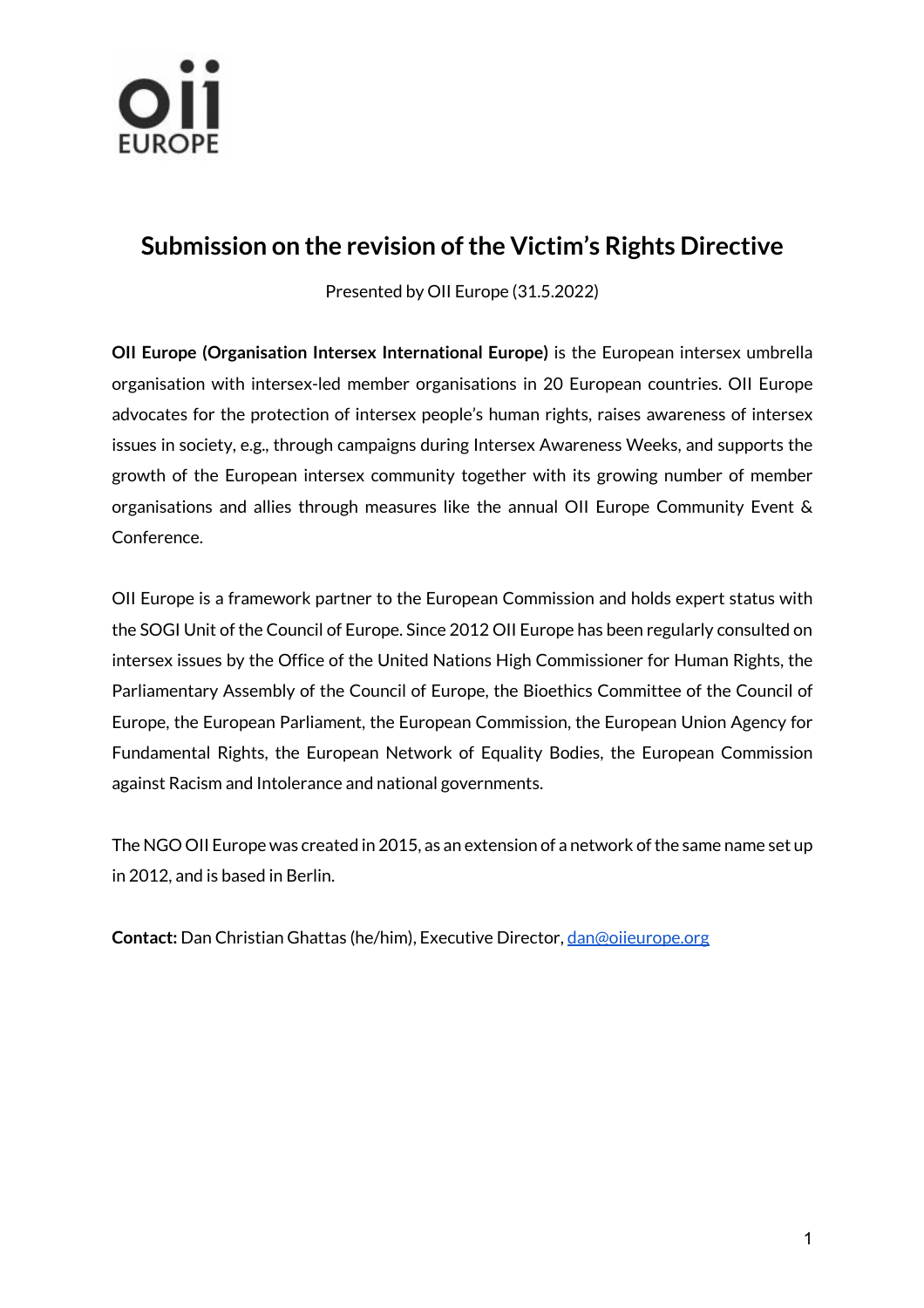# Introduction:

OII Europe highly welcomes the public consultation for the update of the Victims' Rights Directive 2012/29/EU of the European Parliament and of the Council of 25 October 2012, which aims to ensure that victims of crime across the EU are able to access support services, adequate protection and appropriate information concerning their rights.

We would like to take this opportunity to contribute the following recommendations for the revision of the Victims' Rights Directive to ensure that all victims of crime across the European Union are recognised and treated in a non-discriminatory manner and receive adequate support and protection throughout their interactions with competent authorities and support staff.

The 2021 FRA report on Crime, Safety And Victims' Rights highlights that highly vulnerable parts of the population, including but not limited to, lesbian, gay, bisexual, trans and intersex people, experience higher rates of physical violence and harassment<sup>1</sup>. It is therefore of the utmost importance that the revised Directive explicitly and effectively addresses the needs of all victims who are at a heightened risk of experiencing violence and who continue to face significant barriers in reporting crimes and receiving the support they require.

While the directive in its current version does include LGBT persons to a certain extent, it does not yet explicitly recognise - and thereby protect - intersex persons as victims of bias motivated crime, in particular intersexphobic attacks, and as victims with specific needs who require specific protection measures, as suggested in the questionnaire.

This revision of the Victim's Rights Directive is therefore of particular importance, as it holds the potential to significantly improve the situation of victims with specific needs and vulnerabilities, including but not limited to, intersex persons, by addressing its current limitations.

We therefore would like to encourage the European Commission to ensure that the revised directive:

● **explicitly includes intersex persons in the protective framework of the Directive** as a

 $1$  FRA 2021 report on Crime, Safety and Victims' Rights, p.19

https://fra.europa.eu/sites/default/files/fra\_uploads/fra-2021-crime-safety-victims-rights\_en.pdf; EU Gender Action Plan III, 25 November 2020, p.4 affirms that every human being, including LGBTI victims, must be able to exercise their human rights, must be able to participate in decisions concerning them and must be able to seek redress when their rights are violated. https://ec.europa.eu/international-partnerships/system/files/join-2020-17final\_en.pdf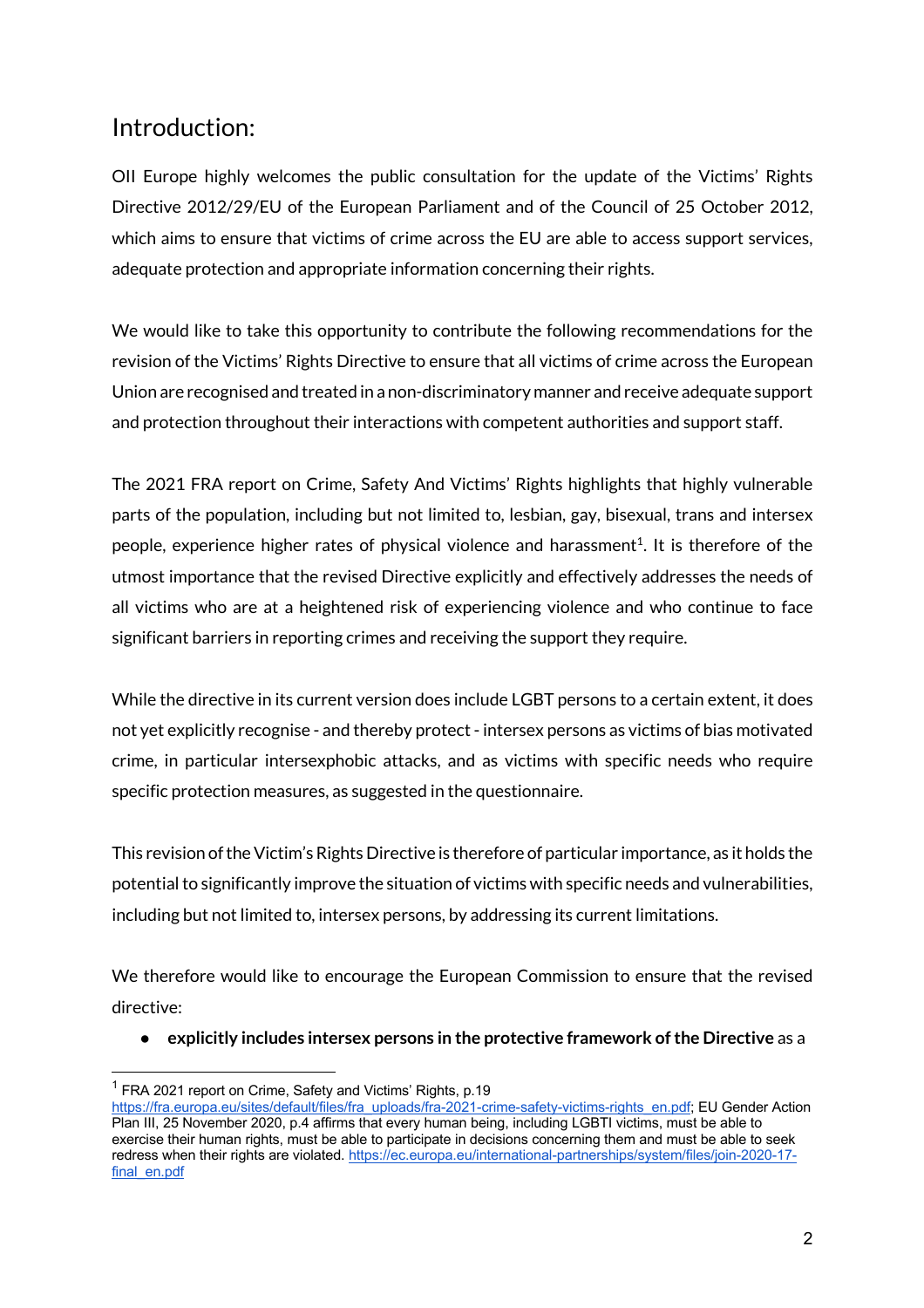highly vulnerable part of the population by adding the ground "sex characteristics" to the respective recitals and articles (see below)

- recognises intersex victims as **victims with specific needs,** by including, but not limited to, adequate training of professionals working in the area of victim support on how to support intersex victims.
- explicitly recognises intersex victims as victims of **bias-motivated violence**.

The following recommendations address ways on how to achieve this by

- ensuring improved protection of intersex victims of crime,
- increasing the capacity of victim support services to meet needs of intersex persons as a highly vulnerable group of the population,
- ensuring the possibility for victims with intersectional and marginalised identities, such as for example racialized and migrant intersex victims or intersex victims with a disability and for victims in detention, to report a crime,
- fostering cooperation and exchange between victim support organisations and national bodies which is inclusive of intersex victims' needs
- improving access to legal aid for intersex victims of crime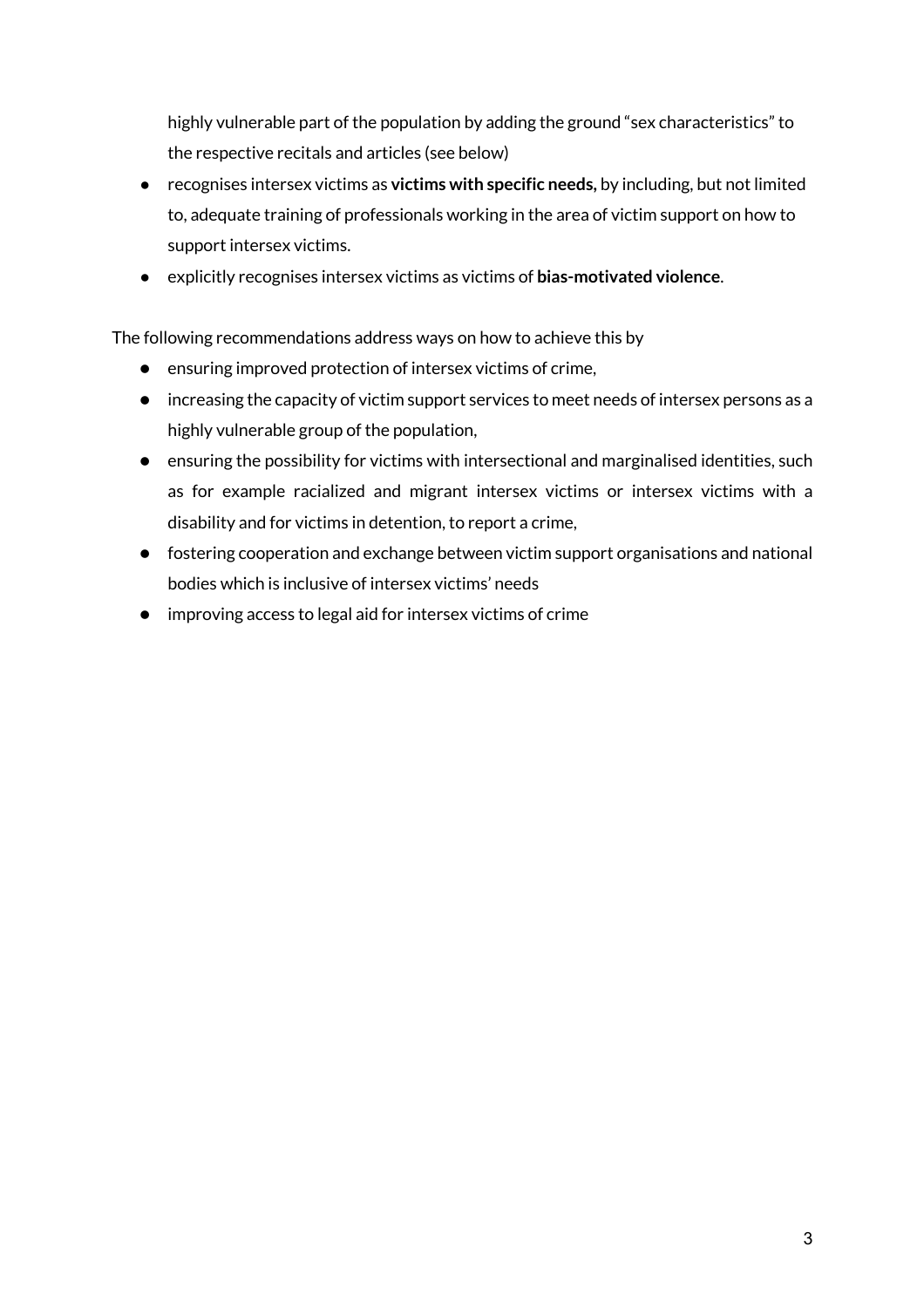## Protecting intersex victims

## Ensuring the general protection of intersex victims

According to data from the 2019 FRA LGBTI survey<sup>2</sup>, among all LGBTI respondents, intersex (42%) and trans (48%) people experienced the highest rates of harassment for being LGBTI in the year before the survey. The data shows that in the five years before the survey 22% of intersex respondents experienced a **physical and/or sexual attack** for being LGBTI, with intersex persons being the most affected group among LGBTI people. A further 38% of intersex people reported experiencing **violent in-person threats** due to being LGBTI at least once in the year before the survey, and 27% reported experiencing such threats six or more times. The findings get even more worrying when looking at the situation of young people: 14% of the young intersex respondents (aged 15-17) stated they suffered from physical or sexual attacks due to being LGBTI in the 12 months before the survey. A further 79% of respondents reported physical attacks, while 20% reported suffering sexual attacks or a combination of physical and sexual attacks. This means that at least**14% of intersex youth experienced incidents that meet the criteria of a criminal offense and of bias motivation**.

Reports given by member organisations to OII Europe have shown that intersex persons are most often not yet fully included in the transposition of protective measures, as a result of the still prevailing lack of **explicit mention of the protective ground of sex characteristics.** We therefore strongly urge the European Commission to **amend the Directive such that intersex persons are explicitly included in its protective framework**:

● **Recital 9:** Crime is a wrong against society as well as a violation of the individual rights of victims. As such, victims of crime should be recognised and treated in a respectful, sensitive and professional manner without discrimination of any kind based on any ground such as race, colour, ethnic or social origin, genetic features, language, religion or belief, political or any other opinion, membership of a national minority, property, birth, disability, age, gender, gender expression, gender identity, sexual orientation, *[sex characteristics]*, residence status or health. In all contacts with a competent authority operating within the context of criminal proceedings, and any service coming into contact with victims, such as victim support or restorative justice services, the personal

<sup>&</sup>lt;sup>2</sup> European Union Agency for Fundamental Rights (2020). A long way to go for LGBTI equality, All figures quoted from here on are the result of our own research through the Data Explorer, unless otherwise specified.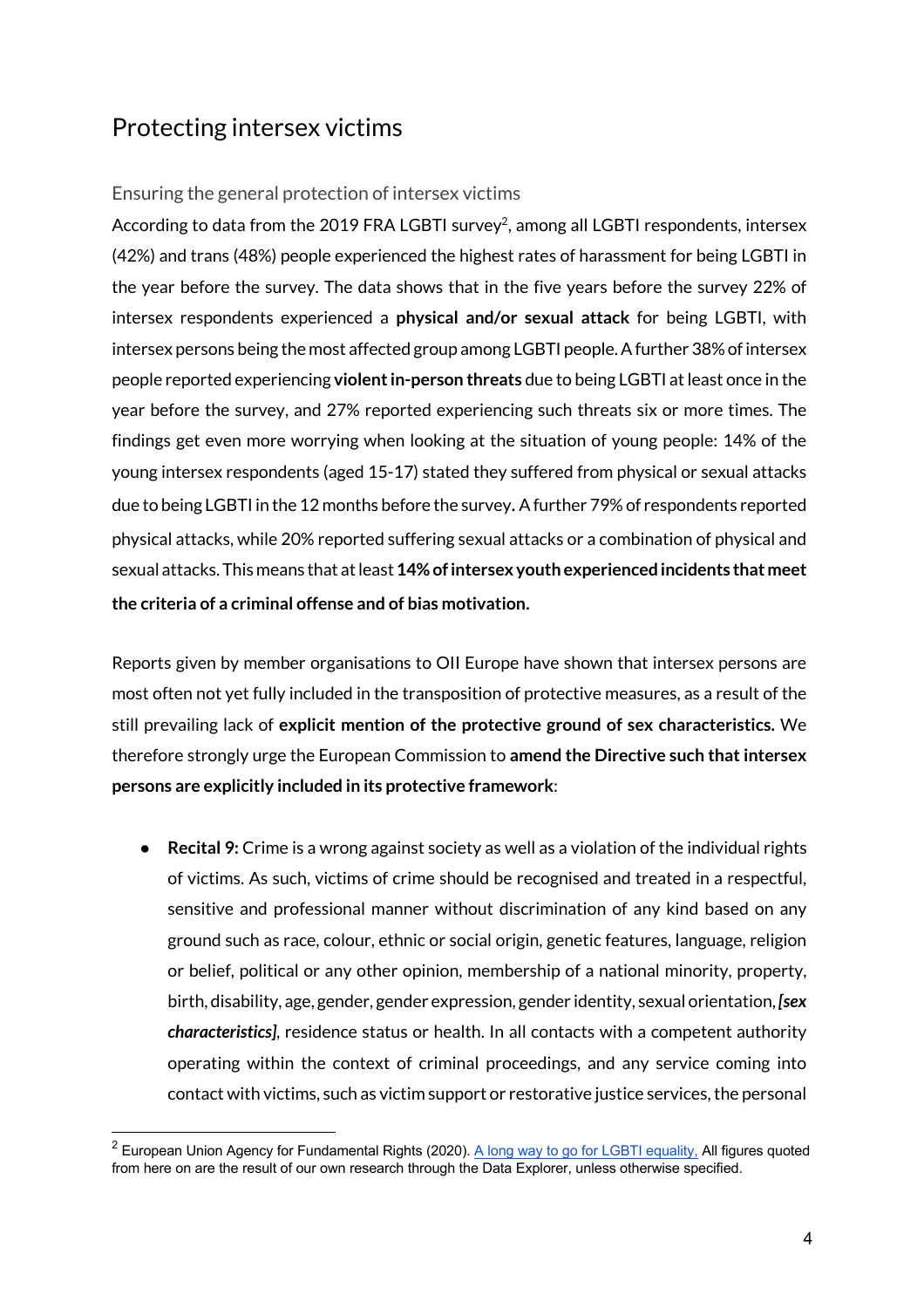situation and immediate needs, age, gender, possible disability and maturity of victims of crime should be taken into account while fully respecting their physical, mental and moral integrity. Victims of crime should be protected from secondary and repeat victimisation, from intimidation and from retaliation, should receive appropriate support to facilitate their recovery and should be provided with sufficient access to justice.

### Violence against intersex persons is gender-based violence

LGBT persons, including intersex persons, are particularly vulnerable to gender-based violence3. The European Parliament, in its Resolution on identifying gender-based violence as a new area of crime listed in Article 83(1) TFEU<sup>4</sup>, has highlighted that "LGBTIQ+ persons are also victims of gender-based violence because of their gender, gender identity, gender expression and sex characteristics" and that gender-based violence is driven by a desire to punish those seen as transgressing societal norms of gender hierarchies, gender expression and binary gender systems.

Furthermore, in its LGBTIQ Equality Strategy 2020-2025, the Commission states that **harmful practices** against women and girls, *in all their diversity*, **are forms of gender-based violence** and identifies **intersex genital mutilation (IGM)** as a harmful practice. At international level IGM is recognized by human rights monitoring bodies, including but not limited to, UN treaty bodies, as a harmful practice and a form of torture<sup>5</sup>. The European Parliament, resolution (referred to above), has also identified intersex genital mutilation as a form of gender-based violence and a form of femicide and has called on Member States to ban female and intersex genital mutilation<sup>6</sup>.

Victims of IGM are no different to victims of other harmful practices, and suffer the same physical, psychological and emotional harm and losses. IGM also shares several commonalities with FGM, including but not limited to, the desire to preserve and assert domination over

<sup>4</sup> European Parliament, Resolution of 16 September 2021 with recommendations to the Commission on identifying gender-based violence as a new area of crime listed in Article 83(1) TFEU (2021/2035(INL), Recital H

<sup>&</sup>lt;sup>3</sup> European Commission LGBTIQ Equality Strategy 2020-2025, see p.5

<sup>5</sup> The Parliamentary Assembly of the Council of Europe (PACE) in its resolution **"***Promoting the human rights of and eliminating discrimination against intersex people***"** (2017), the European Parliament in its **"***Resolution on the Rights of Intersex People***"** (2019) and the European Commission in its **"***LGBTIQ Equality Strategy"* (2020) all call on Member States to end pathologisation and harmful medical treatment of intersex people, including surgeries such as IGM and other medical treatments. <sup>6</sup> *ibid.*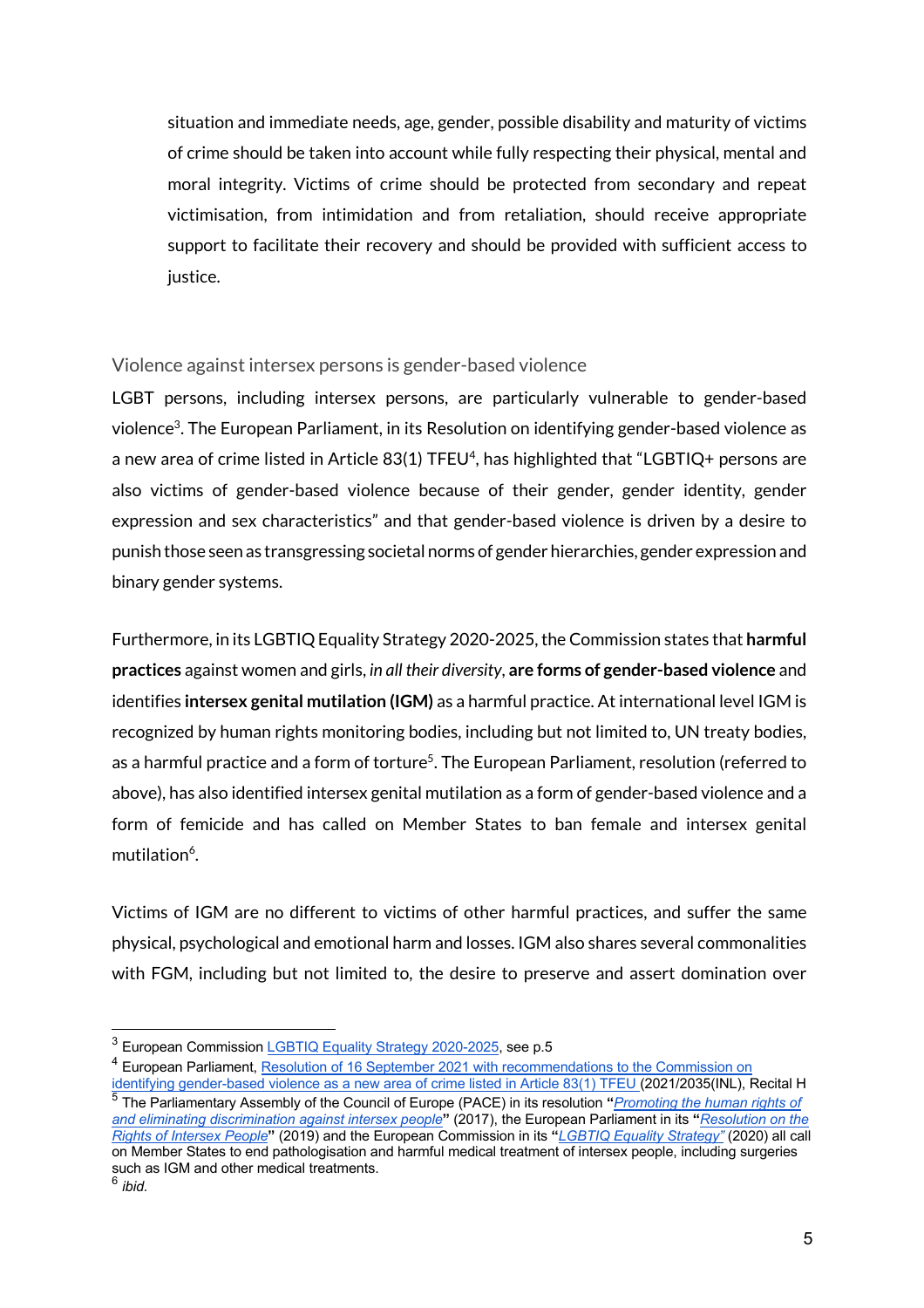intersex persons and to exert social control over their sexuality<sup>7</sup>. We therefore urge the Commission to align its perspectives, by making the following amendment and ensuring that intersex victims of IGM are considered as victims of crime deserving of special support and protection, according to the definition as set out in the Directive:

● **Recital 17:** Violence that is directed against a person because of that person's gender, gender identity or gender expression, *[sex characteristics]* or that affects persons of a particular gender disproportionately, is understood as gender-based violence. It may result in physical, sexual, emotional or psychological harm, or economic loss, to the victim. Gender-based violence is understood to be a form of discrimination and a violation of the fundamental freedoms of the victim and includes violence in close relationships, sexual violence (including rape, sexual assault and harassment), trafficking in human beings, slavery, and different forms of harmful practices, such as forced marriages, female genital mutilation, *[intersex genital mutilation]* and so-called 'honour crimes'. Women victims of gender-based violence and their children often require special support and protection because of the high risk of secondary and repeat victimisation, of intimidation and of retaliation connected with such violence.

In its recommendations to the Commission on the proposal for a Directive on combating violence against women and domestic violence, OII Europe has provided a detailed account of why it is paramount **to ensure that specialised support is also available to survivors of female genital mutilation as well as other harmful practices such as IGM<sup>8</sup>, please see below.** 

#### Protecting intersex victims from secondary and repeat victimisation

The explicit **inclusion of "sex characteristics" among the grounds of personal characteristics** which place certain victims at a higher risk, will ensure that during personal assessments, law enforcement authorities are better able to determine whether intersex victims who are at risk of intersexphobic/bias-motivated attacks based on their sex characteristics - are in need of special protection measures. We wish to underline, however, the importance of intersex victims being able to choose whether they wish to disclose this information or not. The explicit

 $7$  To read more about commonalities between IGM and FGM, see: Dan Christian Ghattas, Protecting Intersex people in Europe. A toolkit for law and policy makers. With digital Appendix and Checklist (ILGA-Europe and OII Europe, 2019), p. 12, available at https://oiieurope.org/library-en/toolkit-cat/legal-toolkit/

 $8$  OII Europe's Feedback to the proposal for a directive on combating violence against women and domestic violence (May 2022). https://ec.europa.eu/info/law/better-regulation/have-your-say/initiatives/12682- Com[…]iolence-protecting-victims-and-punishing-offenders/F3261259\_en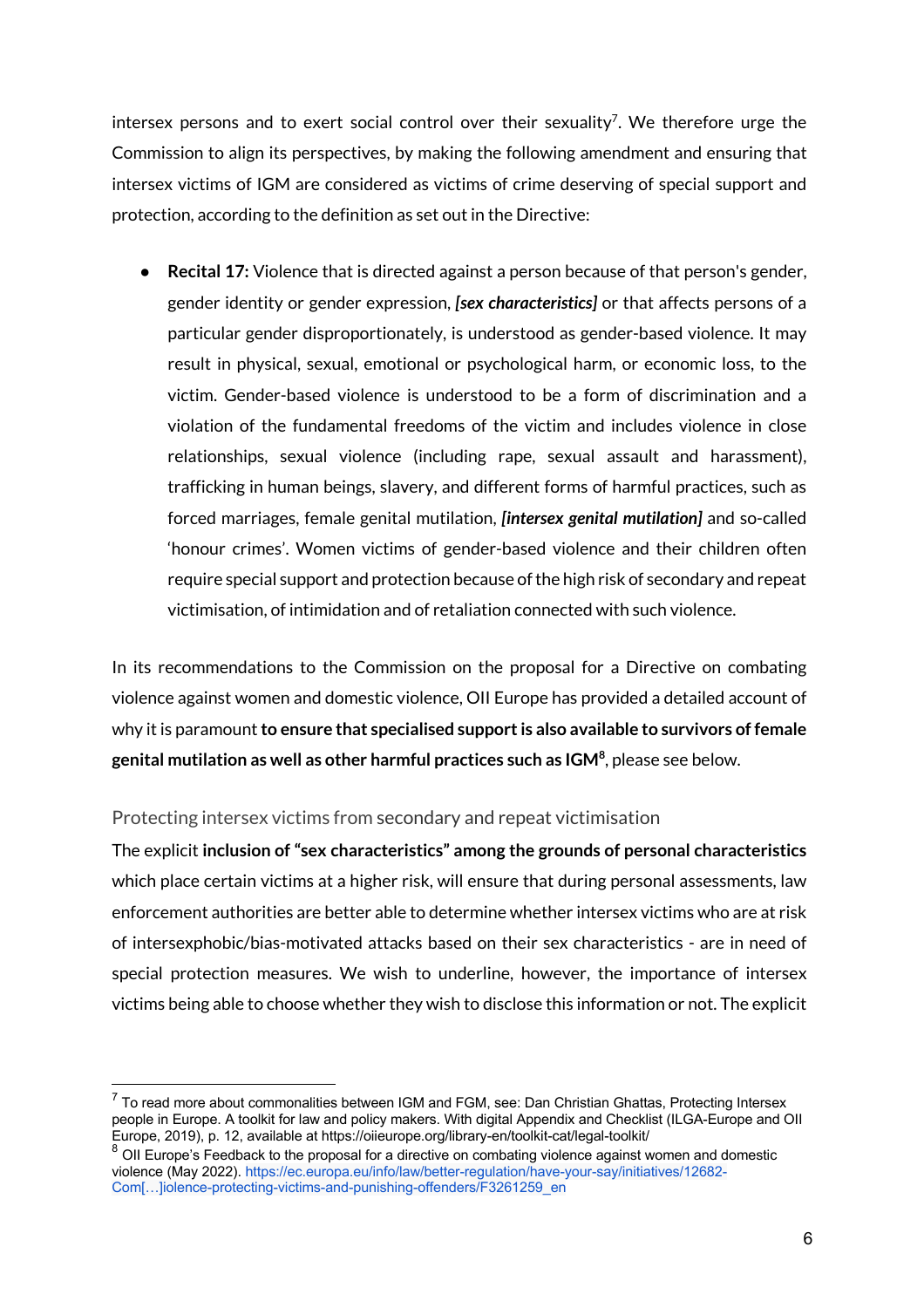inclusion of "sex characteristics" would also provide **clarity to Member States in terms of the transposition and implementation of protective measures** to be inclusive of intersex victims:

● **Recital 56:** Individual assessments should take into account the personal characteristics of the victim such as his or her age, gender and gender identity or expression, *[sex characteristics]*, ethnicity, race, religion, sexual orientation, health, disability, residence status, communication difficulties, relationship to or dependence on the offender and previous experience of crime. They should also take into account the type or nature and the circumstances of the crime such as whether it is a hate crime, a bias crime or a crime committed with a discriminatory motive, sexual violence, violence in a close relationship, whether the offender was in a position of control, whether the victim's residence is in a high crime or gang dominated area, or whether the victim's country of origin is not the Member State where the crime was committed.

#### Ensuring the respect of intersex victims' privacy

We welcome the initiative put forward by the Commission aiming to ensure that more specific requirements on how privacy measures can be strengthened are provided to Member States, thereby guaranteeing that victims' privacy rights are not infringed upon. The Directive sets clear standards to not only **prevent secondary and repeat victimisation**, intimidation and retaliation (recital 54) but also to dually ensure that the **personal characteristics** of victims are taken into consideration when assessing the level of protection required by victims during criminal proceedings. However, permitting posing questions and making enquiries about victims' personal characteristics and private life during such proceedings is incompatible with the protection of victims' dignity and private life and is contrary to the Charter of Fundamental Rights of the European Union. We therefore recommend that the following amendments be made to:

● **Article 23(3.c):** The following measures shall be available for victims with specific protection needs identified in accordance with Article 22(1) during court proceedings: measures to avoid unnecessary questioning concerning the victim's private life *[including personal characteristics such as sexual orientation, gender identity and gender expression, and sex characteristics]* not related to the criminal offence;

We also recommend that these provisions are further strengthened by taking special precautions to ensure that trans and intersex victim's **medical history is kept private.** Requiring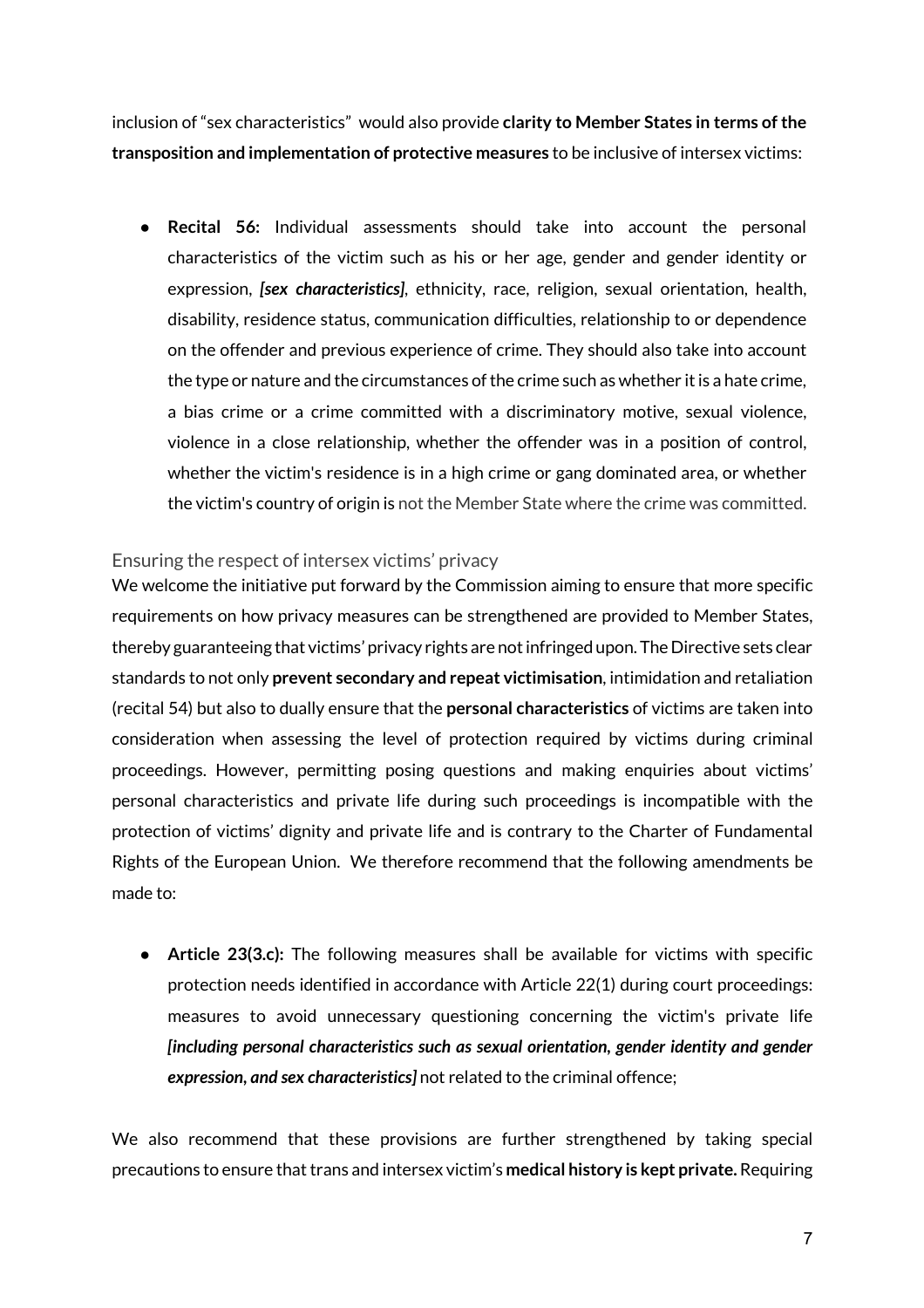the provision of medical records or certificates is stigmatising and increases the risk of (re)traumatisation for intersex victims, exposes victims to discrimination and infringes upon the victim's dignity and their right to privacy and family life, as laid down in Article 7 of the EU Charter of Fundamental Rights.

### Criminal procedures

In addition, we recommend that special care is taken to ensure that during criminal proceedings, victims are allowed to choose an interviewer of the sex *or gender* with whom they feel the most comfortable and safe:

● **Article 23(d):** all interviews with victims of sexual violence, gender-based violence, or violence in close relationships, unless conducted by a prosecutor or a judge, being conducted by a person of the **same** sex *[or gender]* **as** *[chosen by]* the victim, if the victim so wishes, provided that the course of the criminal proceedings will not be prejudiced.

## Intersex victim's ability to access support services

### Intersex victims need to be explicitly included into support measures

LGBTI persons are a particularly vulnerable group, and are at a higher risk of experiencing violence, as the 2019 FRA LGBTI Survey<sup>9</sup> shows. In particular, intersex people, together with trans people, have been identified by the survey as being **the most vulnerable group in the LGBTI spectrum** in regards to experiencing violence. The EU Strategy on Victims' Rights (2020-  $2025$ <sup>10</sup> therefore, identifies LGBTI+ victims, including trans and intersex victims, as victims with special needs that need specific attention and therefore require support services that are alert to these needs.

By expanding the definitions of "vulnerable victims" to explicitly include intersex victims, through adding the ground of sex characteristics, intersex victims will be able to access the support they require. In addition to being victims of gender-based violence, being intersex, like being an LGBT person, increases the vulnerability of the person in a way specific to intersex people (or LGBT people respectively). It is therefore key that support measures and services

 $9$  See European Union Agency for Fundamental Rights (2020). A long way to go for LGBTI equality, available at <https://fra.europa.eu/en/publication/2020/eu-lgbti-survey-results>. Pages 39 and 42 of the report outline rates of hate-motivated physical/sexual attacks and harassment among the groups of respondents.

<sup>&</sup>lt;sup>10</sup> European Commission, Strategy on Victim's Rights 2020-2025, p. 15 https://eurlex.europa.eu/legalcontent/EN/TXT/PDF/?uri=CELEX:52020DC0258&from=EN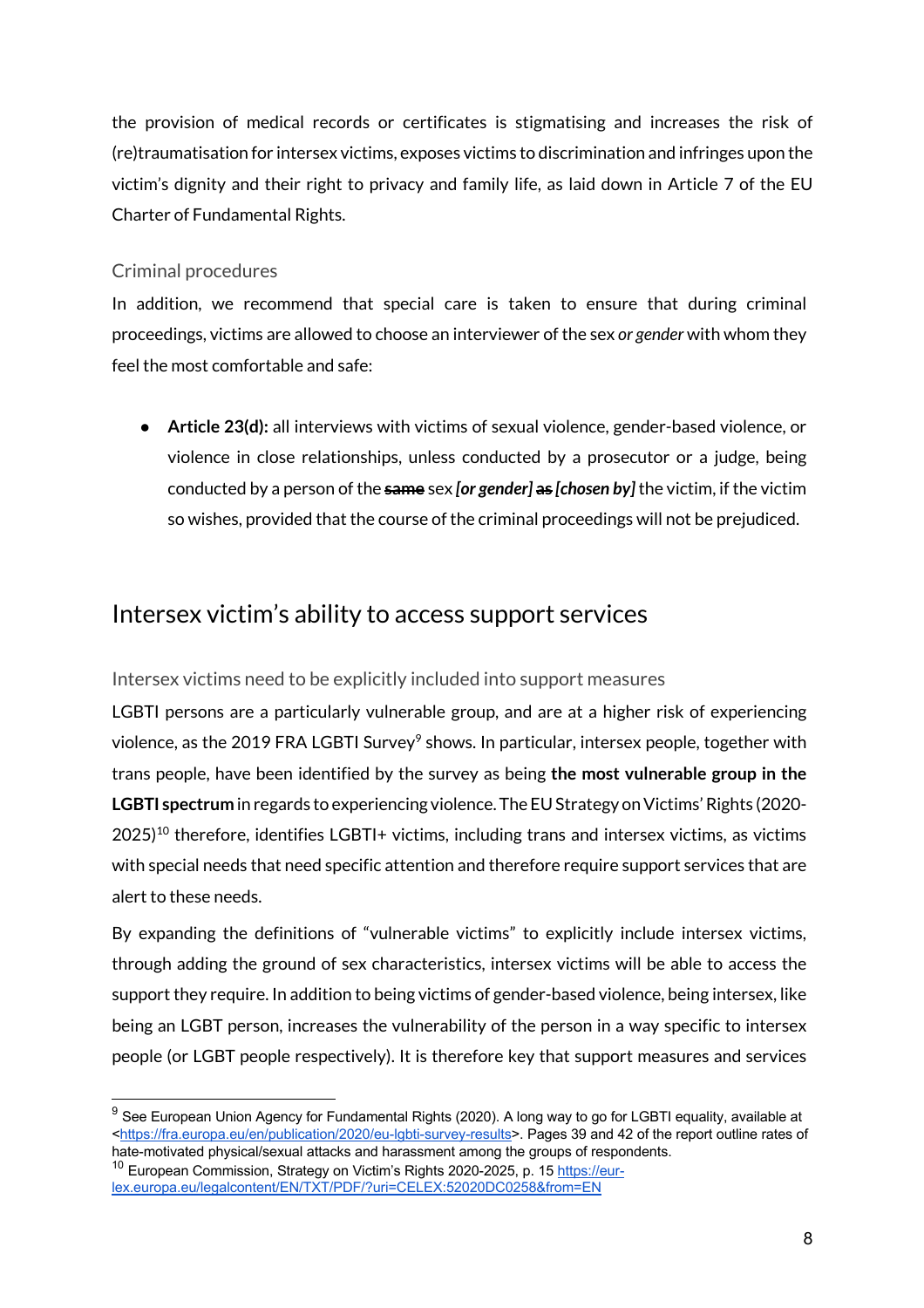take this added vulnerability explicitly into account. The explicit inclusion of LGBTI victims would also provide clarity to Member States in terms of the transposition and implementation of such support measures:

- **Recital 38:** "Persons who are particularly vulnerable or who find themselves in situations that expose them to a particularly high risk of harm, such as persons subjected to repeat violence in close relationships, victims of gender-based violence, *[LGBTI victims]* or persons who fall victim to other types of crime in a Member State of which they are not nationals or residents, should be provided with specialist support and legal protection. Specialist support services should be based on an integrated and targeted approach which should, in particular, take into account the specific needs of victims, the severity of the harm suffered as a result of a criminal offence, as well as the relationship between victims, offenders, children and their wider social environment. A main task of these services and their staff, which play an important role in supporting the victim to recover from and overcome potential harm or trauma as a result of a criminal offence, should be to inform victims about the rights set out in this Directive so that they can take decisions in a supportive environment that treats them with dignity, respect and sensitivity. The types of support that such specialist support services should offer could include providing shelter and safe accommodation, immediate medical support, referral to medical and forensic examination for evidence in cases of rape or sexual assault, short and long-term psychological counselling, trauma care, legal advice, advocacy and specific services for children as direct or indirect victims."
- **Article 9(3.b):** Unless otherwise provided by other public or private services, specialist support services referred to in Article 8(3), shall, as a minimum, develop and provide: targeted and integrated support for victims with specific needs, such as victims of sexual violence, victims of gender-based violence, *[LGBTI victims]* and victims of violence in close relationships, including trauma support and counselling.
- Article 22(3): "In the context of the individual assessment, particular attention shall be paid to victims who have suffered considerable harm due to the severity of the crime; victims who have suffered a crime committed with a bias or discriminatory motive which could, in particular, be related to their personal characteristics; victims whose relationship to and dependence on the offender make them particularly vulnerable. In this regard, victims of terrorism, organised crime, human trafficking, gender-based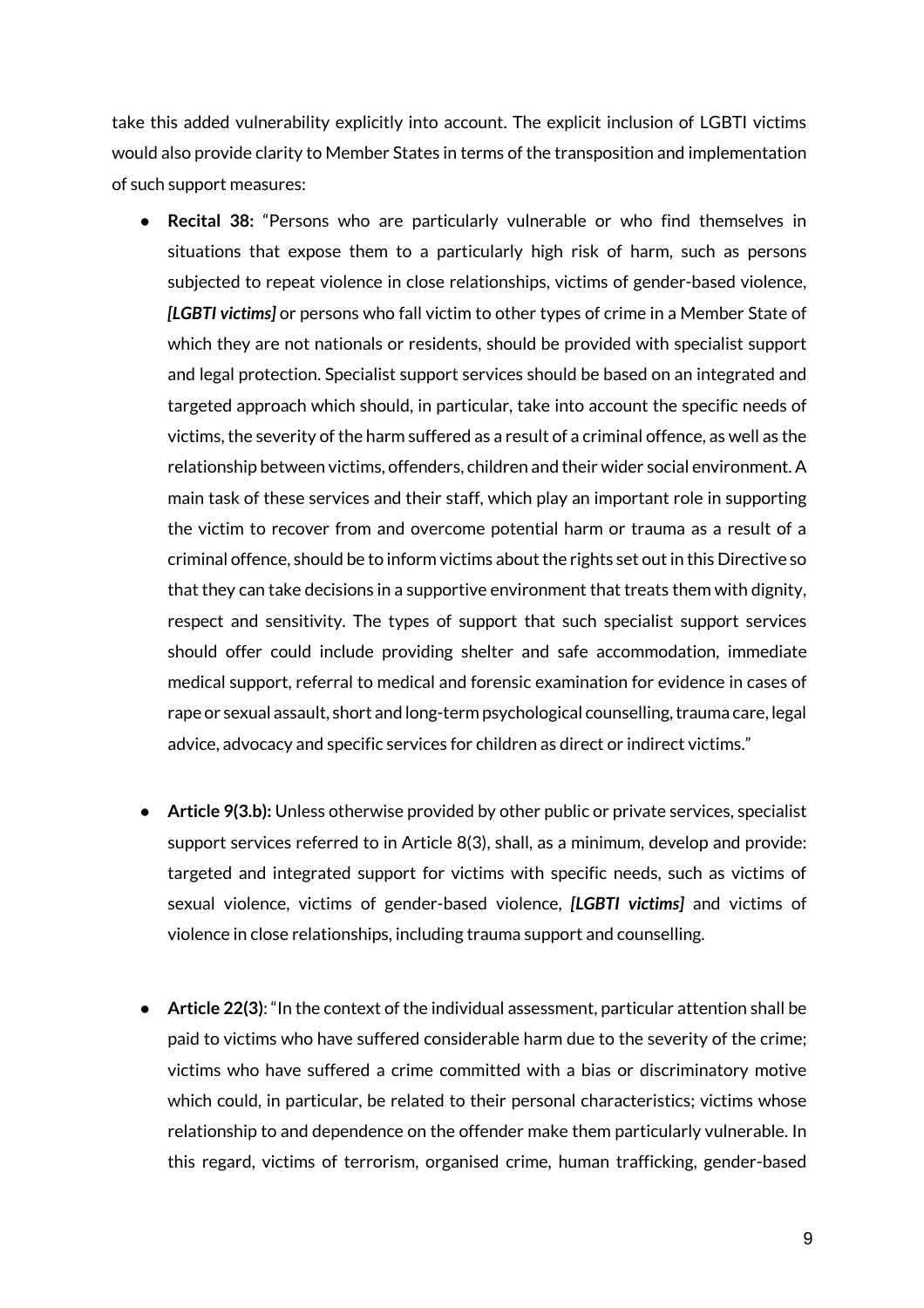violence, *[LGBTI victims]*, violence in a close relationship, sexual violence, exploitation or hate crime, and victims with disabilities shall be duly considered."

In addition, we recommend that the Directive is further revised to improve the expansion of support services to better respond to victims specific needs and facilitate their recovery from crime - including but not limited to **medical support**<sup>11</sup> - but that caution should be taken to ensure that such forms of support are **fundamental rights based and expert-sensitive,** so as to eliminate the risk of intersex and trans victims experiencing (re)traumatisation when coming into contact with medical practitioners.

### Strengthening the role of support organisations

We applaud the European Commission for including a question about strengthening the cooperation and coordination between Member States' authorities and organisations involved in individual assessments of victims' needs, including specialised NGOs working on victims' support, in the questionnaire to this public consultation. Victim's support organisations contribute significantly to making the fundamental rights of persons living in the EU a reality. However, data from the 2021 FRA report on hate crime reporting<sup>12</sup> as well as reports given to OII Europe show that victim's support organisations often lack knowledge about the specific needs of intersex victims. In contrast, intersex organisations have specific and unique expertise on how to best support intersex persons. Therefore, facilitating the cooperation between victim's support services and organisations which work with specific communities is key.

The 2015 FRA report "Victims of crime in the EU: The extent and nature of support for victims"13,shows that including persons who are part of communities; and who are best placed to understand the specific needs of victim's support frameworks, is key to ensuring that the specific needs of vulnerable minorities are met. Therefore, cooperation between authorities, victims support organisations and organisations working with specific constituencies should be strengthened so as to best respond to the specific needs of vulnerable minorities, including but

<sup>&</sup>lt;sup>11</sup> As mentioned in recital 38 on Specialist support and legal protection for vulnerable victims, and Article 20.d on the Right to protection of victims during criminal investigations

<sup>&</sup>lt;sup>12</sup> The FRA 2020 report on hate crime reporting emphasises the need to strengthen cooperation between police and CSOs who have a "better understanding of the situation, data availability and insight into trends" as well as "improved and coordinated responses and tailored victim support, including on practical aspects such as shelter needs, transport, intercultural mediation". See p.51.

<sup>&</sup>lt;sup>13</sup> FRA report Victims of crime in the EU: the extent and nature of support for victims,  $p.13 + p.68$ , https://fra.europa.eu/sites/default/files/fra-2015-victims-crime-eu-support\_en\_0.pdf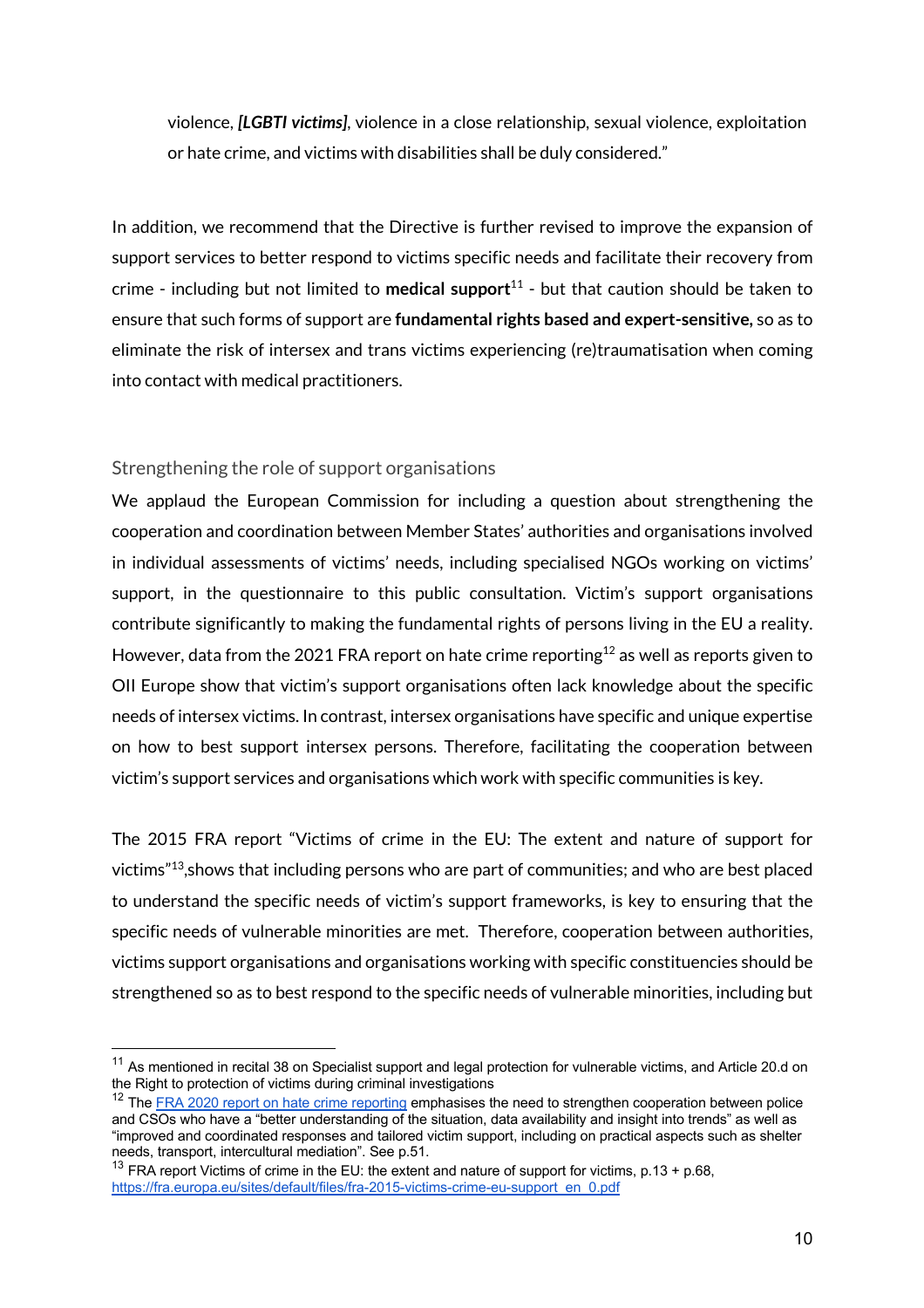not limited to, intersex persons. Such cooperation can facilitate referrals and help prevent secondary victimisation.

In addition, organisations working with specific constituencies and peer-counsellors play an important role in the case of bias-motivated crimes, and are also key players in policies aimed at **increasing confidence** in law enforcement authorities and curbing underreporting. Therefore we highly encourage the European Commission to include civil society organisations who work with vulnerable minorities in the scope of measures to strengthen support services. We also welcome the Directive's focus on improving funding/financial support to victim's support organisations (Article 25.4 on the Training of practitioners). We would like to encourage the European Commission to include organisations working with specific vulnerable communities in the scope of supported organisations, in order to ensure that these organisations can provide their specific expertise in a sustainable manner. Intersex organisations in Europe, for example, are still heavily underfunded and under-resourced, while, at the same time, being the organisations best equipped to inform about and support intersex victims.

With reference to Article 25(4), we therefore encourage the Directive to include **a budget**  specifically aimed at **hiring experts** victim's support organisations and from organisations supporting and working with specifically vulnerable constituencies, as well as a budget aimed at **supporting the work of organisations** who provide essential services to vulnerable minorities, e.g. sex and gender minorities, including but not limited to intersex persons, who may choose not to go to formal institutions/report crimes to law enforcement out of fear of harassment or interphobic discrimination.

## Ensuring safe access to shelters for LGBTI+ victims

We welcome the proposed update of the Directive's to include the provision of minimum standards related to **physical protection measures**, including the provision of specialised shelters to victims. Support from victim support services should be made available to all victims, thereby guaranteeing that they are safe and are assisted in returning to independent living after having been exposed to violence or affected by crime.

We therefore recommend that in the revised Directive, provisions are made to ensure that -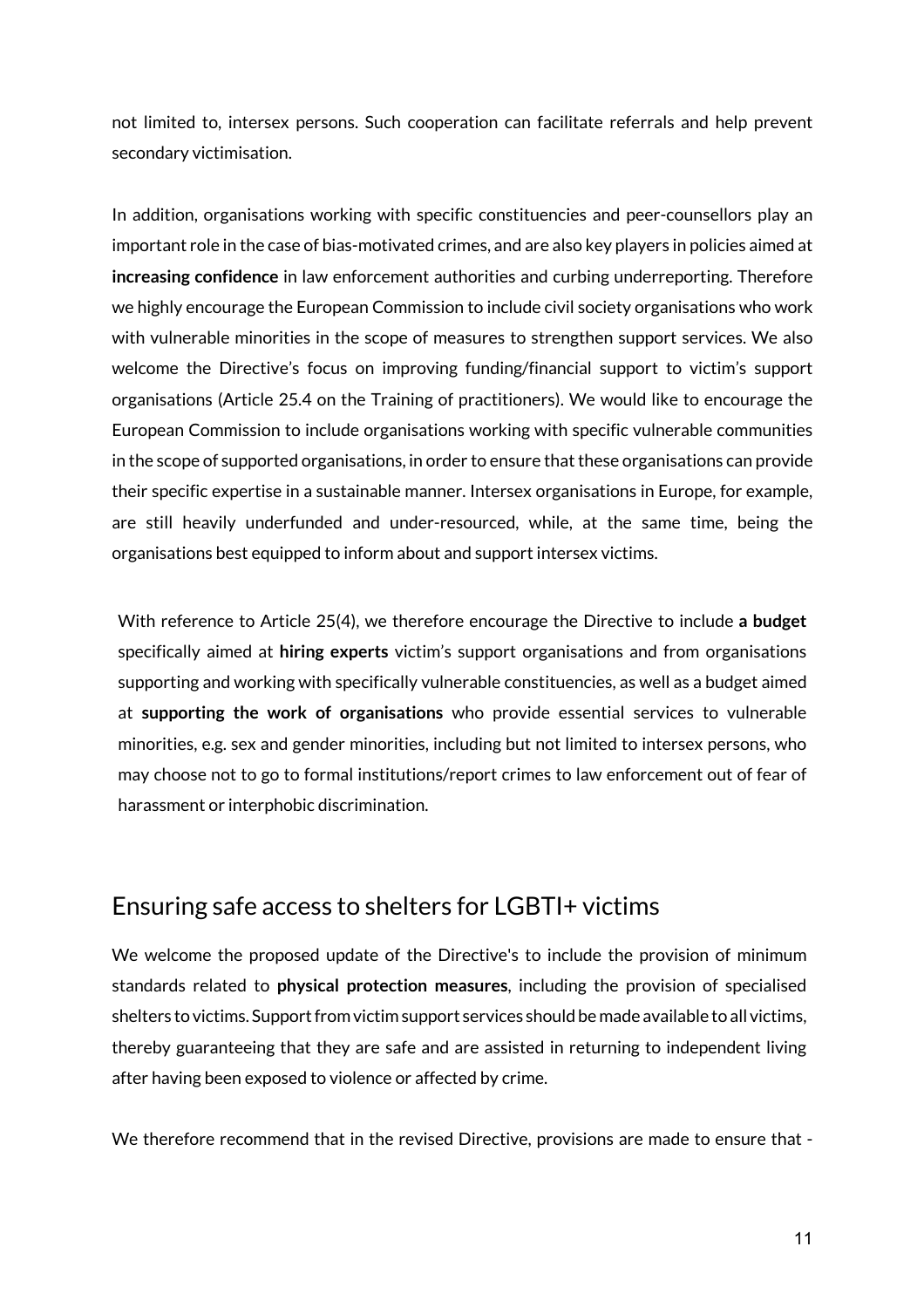where LGBTI victims are concerned - such **shelters are LGBTI-friendly**<sup>14</sup> **and can accommodate the specific needs of, in particular but not limited to, trans and intersex persons** and that careful consideration is taken to guarantee the right of intersex, trans and non-binary people (whether documented or undocumented) to access safe and non-discriminatory spaces, **based on a model of self-determination**.

# **Training**

The LGBTIQ Equality Strategy 2020-2025<sup>15</sup> of the European Commission emphasised that the **under-reporting of crimes to the police** or other organisations **remains a serious problem** (see section below on Improving intersex victims' reporting)**.** The inclusion of initiatives aimed at improving the training of police, lawyers, prosecutors and judges and for practitioners who provide victim support or restorative justice services, as set out in recital 61 on training and recital 63 on measures to curb underreporting, is therefore key to create a safe space for vulnerable victims and victims with specific needs and hence to encourage them to report crimes and combat underreporting.

However, it is of the utmost importance that additional training measures for the personnel operating victim support help-lines, personnel from restorative justice authorities and other competent authorities are established to ensure that knowledge gaps<sup>16</sup> are filled, prejudices are tackled and that the basis for an inclusive and sensitive approach towards victims of marginalised groups, including but not limited to LGBTI victims, can be provided. Staff operating such help-lines need to be sensitised to the specific **needs and vulnerabilities of victims from marginalised groups, such intersex victims,** so that they do not face stigmatisation, discrimination or (re)traumatisation.

In its LGBTI Equality Strategy 2020-2025<sup>17</sup> the European Commission emphasises that strategies set out protect the rights of LGBTI persons aim to ensure that "women and men, in

<sup>&</sup>lt;sup>14</sup> The EU Strategy on Victim's Rights 2020-2025 mentions the need to set up integrated and targeted specialist support services for the most vulnerable victims, including LGTBI+ safe-houses, p.15 https://eur-<br>lex.europa.eu/legal-content/EN/TXT/PDF/?uri=CELEX:52020DC0258&from=EN

<sup>15</sup> European Commission LGBTIQ Equality Strategy 2020-2025, see p.13

 $16$  In 2020, an academic study investigated the level of knowledge about intersex in the population of the Netherlands and Flanders: it concluded that "More than half (52%) of the respondents did not know what the term intersex meant, only 15% did". See van Ditzhuijzen, J., & Motmans, J. (2020). *Kennis En Opvattingen over Intersekse : Een Nulmeting in Nederland En Vlaanderen*. Rutgers & UZ Gent, p. 10.

<sup>&</sup>lt;sup>17</sup> European Commission, LGBTIQ Equality Strategy 2020-2025, p. 21 and p.24 https://ec.europa.eu/info/sites/default/files/lgbtiq\_strategy\_2020-2025\_en.pdf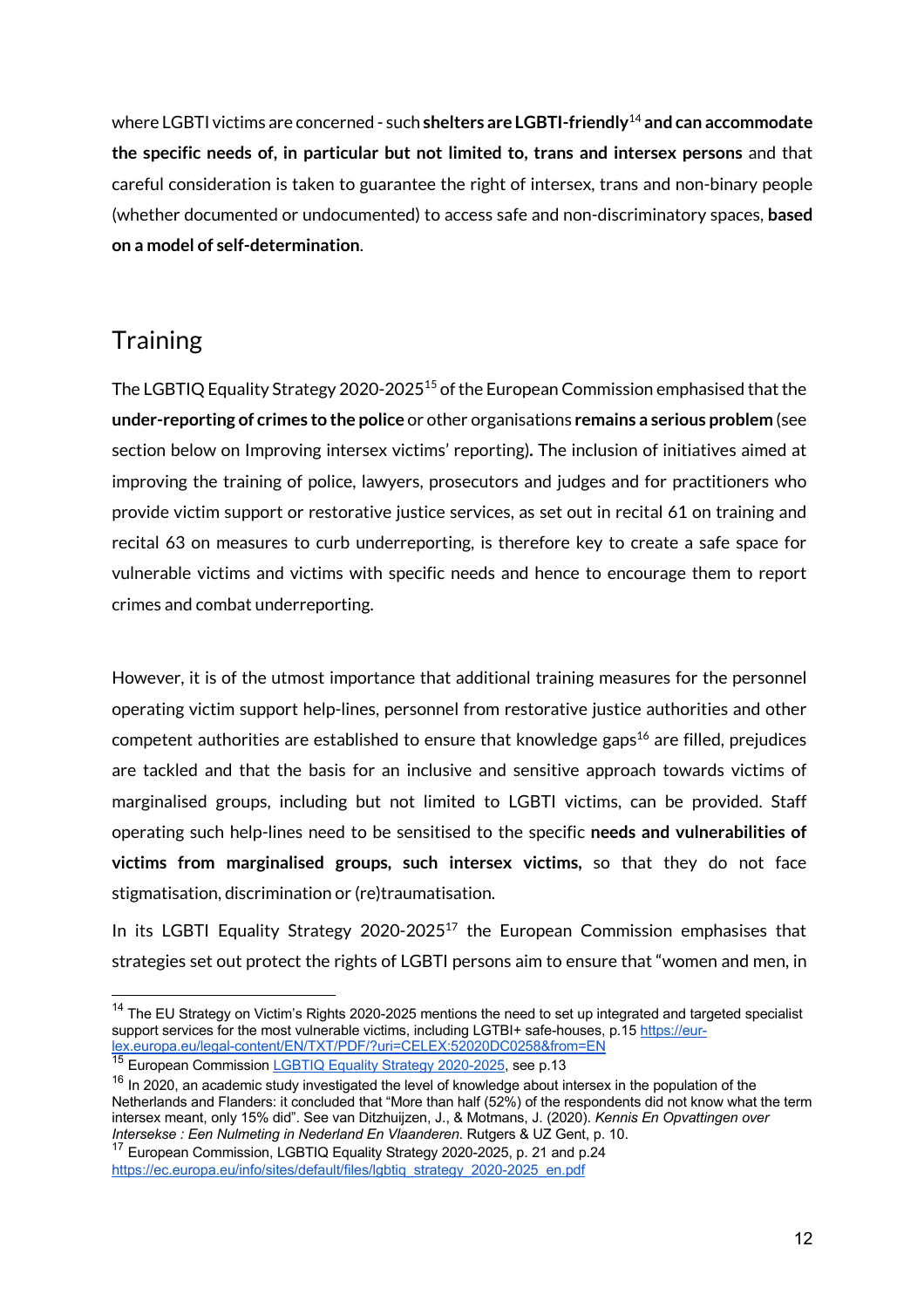all their diversity, are equal, and [that] they are free to pursue their life regardless of their sexual orientation, gender identity/expression or sex characteristics". Therefore, "Specialist training" on how competent authorities should interact with victims should align itself with these goals and should thus explicitly include **training which is LGBTI-, and in particular transand intersex-sensitive**:

● **Recital 61:** Any officials involved in criminal proceedings who are likely to come into personal contact with victims should be able to access and receive appropriate initial and ongoing training, to a level appropriate to their contact with victims, so that they are able to identify victims and their needs and deal with them in a respectful, sensitive, professional and non-discriminatory manner. Persons who are likely to be involved in the individual assessment to identify victims' specific protection needs and to determine their need for special protection measures should receive specific training on how to carry out such an assessment. Member States should ensure such training for police services and court staff. Equally, training should be promoted for lawyers, prosecutors and judges and for practitioners who provide victim support or restorative justice services. This requirement should include training on the specific support services to which victims should be referred or specialist training where their work focuses on victims with specific needs and specific psychological training, as appropriate. Where relevant, such training should be gender sensitive [*and inclusive of women and men in all their diversity*]*.* Member States' actions on training should be complemented by guidelines, recommendations and exchange of best practices in accordance with the Budapest roadmap.

As suggested in the questionnaire, we recommend that "soft skills" should equally include compulsory training on LGBTI issues, to ensure the capacity of staff working with or coming into contact with LGBTI victims - particularly trans and intersex victims - are sensitive to the specific challenges of this group of the population. Such challenges may include, but are not limited to, the victim having documents that do not match their gender identity or gender expression. Member States should ensure that support staff and law enforcement authorities are able to take the appropriate steps to keep LGBTI victims safe and guarantee that all victims are protected and will receive adequate and non-discriminatory support when seeking to report crimes.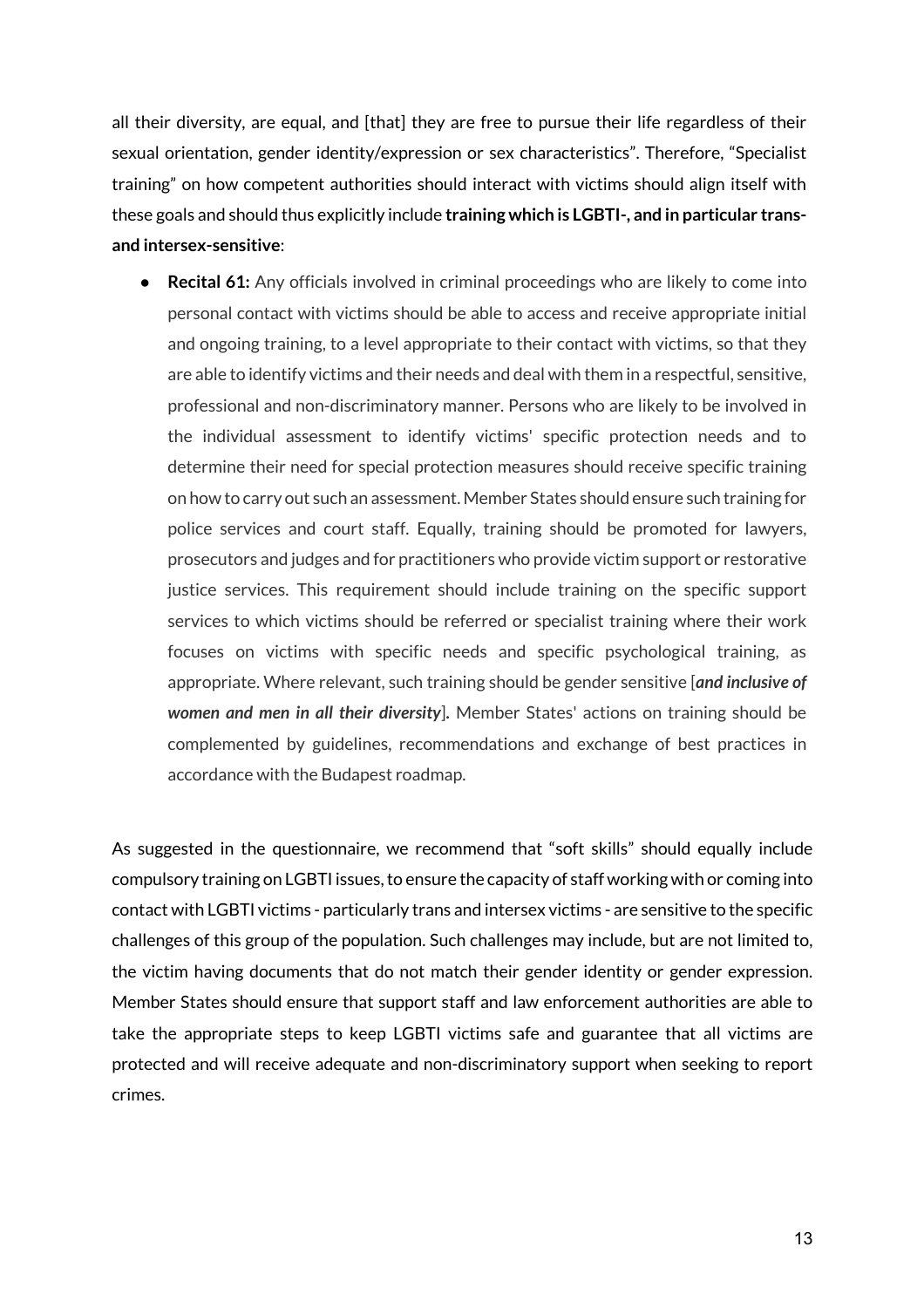#### Increasing intersex victims' access to justice

All victims have the right to access justice and information concerning their rights as enshrined in Article 47 of the Charter. However, with the existence of persons with variations of sex characteristics being still not common knowledge with professionals and the general public, including police, lawyers, prosecutors and judges and practitioners who provide victim support or restorative justice services, intersex victims are still at high risk of meeting with confusion and ignorance when attempting to access information about their rights or seeking justice while they are already in a vulnerable state. Ensuring that all victims, including but not limited to intersex victims, are able to access information regarding their rights is key to guarantee that they are consequently able to access justice and remedy.

# Improving intersex victims' reporting

In its LGBTIQ Equality Strategy, the European Commission emphasises that **everyone has the right to safety**, be it at home, in public or online, while equally recognising that "LGBTIQ people suffer disproportionately from hate crime, hate speech and violence". However, according to FRA 2019 LGBTI survey<sup>18</sup>, only one-fifth of trans people and one-fourth of intersex people who experienced an incident of harassment or physical or sexual attack within the 12 months prior to the survey reported the last hate-motivated physical or sexual attack to any authority, and one-third of those who didn't report to the police did so **out of fear of an intersexphobic, homophobic or transphobic response19**. In addition, the prevailing lack of **explicit mention of the protective ground of sex characteristics** (see section "Protecting intersex victims") still causes a significant barrier for intersex people wishing to report **bias-motivated hate crimes**.

For victims with intersectional identities, for example intersex migrants (documented and undocumented), the risk of underreporting further increases. According to data from the Second European Union Minorities and Discrimination survey<sup>20</sup>, around some 90 % of incidents of harassment motivated by hatred experienced by migrants and minorities in the EU, were not

<sup>&</sup>lt;sup>18</sup> European Union Agency for Fundamental Rights (2020). A long way to go for LGBTI equality, available at: https://fra.europa.eu/en/publication/2020/eu-lgbti-survey-results. All figures quoted from here are the result of our own research through the Data Explorer, see pages 39 and 42.

<sup>&</sup>lt;sup>19</sup> The European Commission highlights in the *LGBTIQ Equality Strategy 2020-2025*, that under-reporting of hate crimes to the police remains a serious problem, stemming from a lack of trust in law enforcement, fear of LGBTIQ-phobic reactions or victim-blaming, p.13.

<sup>&</sup>lt;sup>20</sup> FRA 2017 EU-MIDIS II Second European Union Minorities and Discrimination Survey, p.62 https://fra.europa.eu/sites/default/files/fra\_uploads/fra-2017-eu-midis-ii-main-results\_en.pdf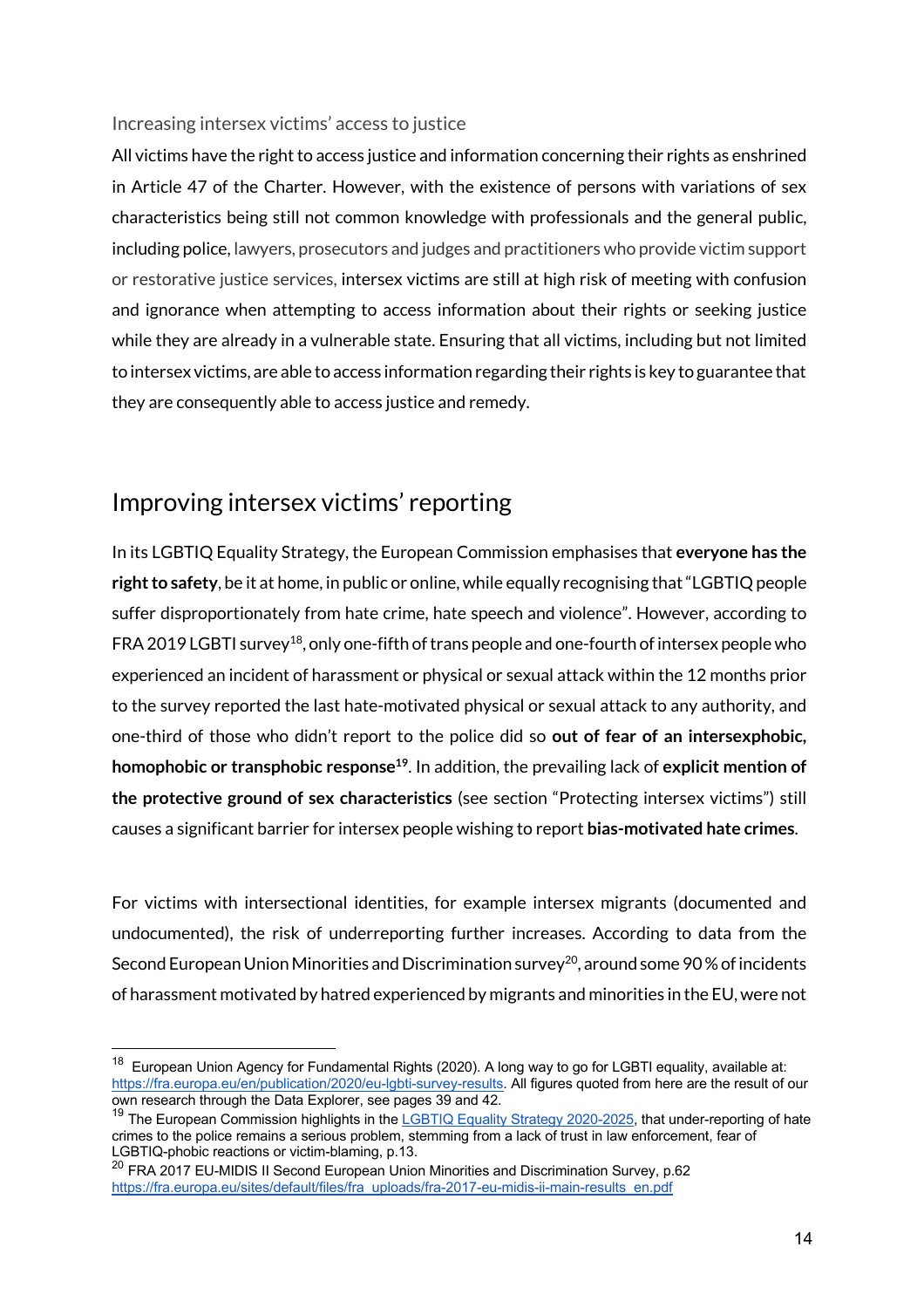brought to the attention of the police or other authorities and services. For intersex and trans migrants, who face additional and intersectional forms of discrimination, additional barriers exist when it comes to reporting crimes. TGEU's member organisations e.g., in the Netherlands, Sweden, Italy have reported trans migrants being deported after coming in contact with authorities regarding a crime committed against them. Furthermore, supplementary support is often needed, especially for trans and intersex migrants **without local language knowledge**21.

We therefore recommend that the Commission carefully monitors the transposition of Article 1 with **respect to the victims' residence status which should not have an influence on their ability to report a crime**, so as to ensure that trans and intersex migrants in the EU who are in a situation of vulnerability and who may have difficulty in accessing justice, are not deported when they report a crime<sup>22</sup>.

Lastly, we recommend that victims using services that are part of the **one-stop-shop approach**  network - as suggested in the questionnaire - be allowed to choose whether they wish to interact with police (to report crimes or other) or not, and that such networks remain accessible and open to those victims who may seek medical, legal or psychological support without having reported a crime.

# Improved data collection

We welcome the Commission's proposal to systematically collect adequate data on victims' ability to access their rights. Anti-LGBTI hate crimes and violence are still common occurrences in the EU that remain invisible in official statistics<sup>23</sup>, and Member States still fail to record these bias-motivated hate crimes properly and systematically.

Yet, further efforts need to be made to **systematically record, collect and publish annual data** on anti-LGBTI hate crime, thereby enabling Member States to develop effective, evidence-

<sup>21</sup> See UNCHR report, *Protecting persons with diverse sexual orientations and gender identities: a global report on UNHCR's efforts to protect lesbian, gay, bisexual, transgender, and intersex asylum-seekers and refugees*, (December 2015). https://www.refworld.org/docid/566140454.html

<sup>&</sup>lt;sup>22</sup> See for instance Oxford University COMPAS (the Centre on Migration, Policy, and Society) project on Safe reporting of crime for victims and witnesses with irregular status in the US and Europe', published in 2019 or the results of the project by PICUM on <u>'Insecure justice? – residence permits for victims of crime in Europe'</u>

<sup>&</sup>lt;sup>23</sup> See EU Strategy on Victim's Rights 2020-2025, p.12, https://eur-lex.europa.eu/legalcontent/EN/TXT/PDF/?uri=CELEX:52020DC0258&from=EN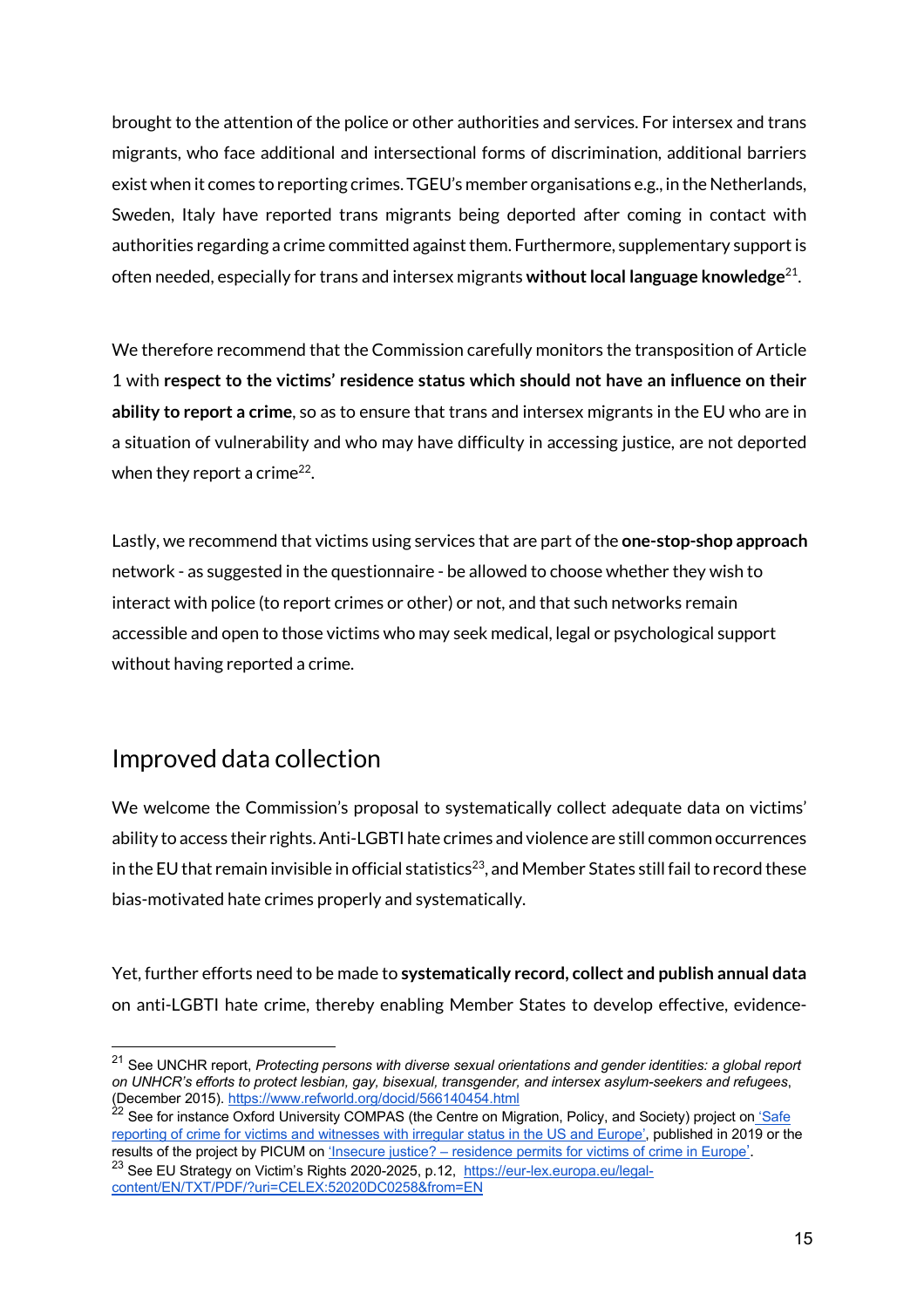based legal and policy responses to this phenomenon, as mentioned in the FRA 2018 *Hate crime recording and data collection practice across the EU report*<sup>24</sup>.

As long as the grounds of sex characteristics, gender identity and gender-expression are not included in documentation and monitoring measures and processes, meaningful, systematic and disaggregated data on bias motivated violence, e.g. intersexphobic or transphobic attacks, cannot be collected. In order to record data that adequately reflects the bias-motive of crimes, committed against intersex persons, data collection efforts should explicitly include the motive of intersexphobia, hence expanding the relevant grounds of protection to include sex characteristics. Already in the 2021 European Commission Roundtable on equality data, the Director of Resources at Eurostat highlighted that data collection efforts should **go beyond the**  six EU grounds of discrimination<sup>25</sup>, which - in the case of intersex-phobic crimes - should be ensured through adding "sex characteristics" to the scope of grounds laid out in Recital 9 (see Section "Protecting intersex victims").

The Directive, in its current version, does not include bias-motive as one of the essential components of effective policy making. In the LGBTI Equality Strategy 2020-202526, the Commission commits to "support training to help law enforcement personnel identify and record LGBTIQ-phobic bias and increase crime reporting" and that it supports the collection of "detailed intersectional data". Furthermore, disaggregated data collection is essential in order to understand and document the actual dimension of the phenomenon, to give it visibility and send a clear message to potential perpetrators that such crimes are not tolerated. Therefore, we recommend that the following amendment be made to:

● **Recital 64:** Systematic and adequate statistical data collection is recognised as an essential component of effective policy making in the field of rights set out in this Directive. In order to facilitate evaluation of the application of this Directive, Member States should communicate to the Commission relevant statistical data related to the application of national procedures on victims of crime, including at least the number and type *[and bias-motive]* of the reported crimes and, as far as such data are known and are available, the number and age and gender of the victims. Relevant statistical data

<sup>&</sup>lt;sup>24</sup> European Union Agency for Fundamental Rights (2018). Hate crime recording and data collection practice across the EU, available at: <https://fra.europa.eu/sites/default/files/fra\_uploads/fra-2018-hate-crimerecording\_en.pdf>, p. 23

<sup>25</sup> https://roundtable-equality-data-2021.eu/media/j50bwrjv/roundtable-equality-data\_event-report.pdf , p. 5

<sup>&</sup>lt;sup>26</sup> European Commission, LGBTIQ Equality Strategy 2020-2025, p. 15 and p.22 https://ec.europa.eu/info/sites/default/files/lgbtiq\_strategy\_2020-2025\_en.pdf